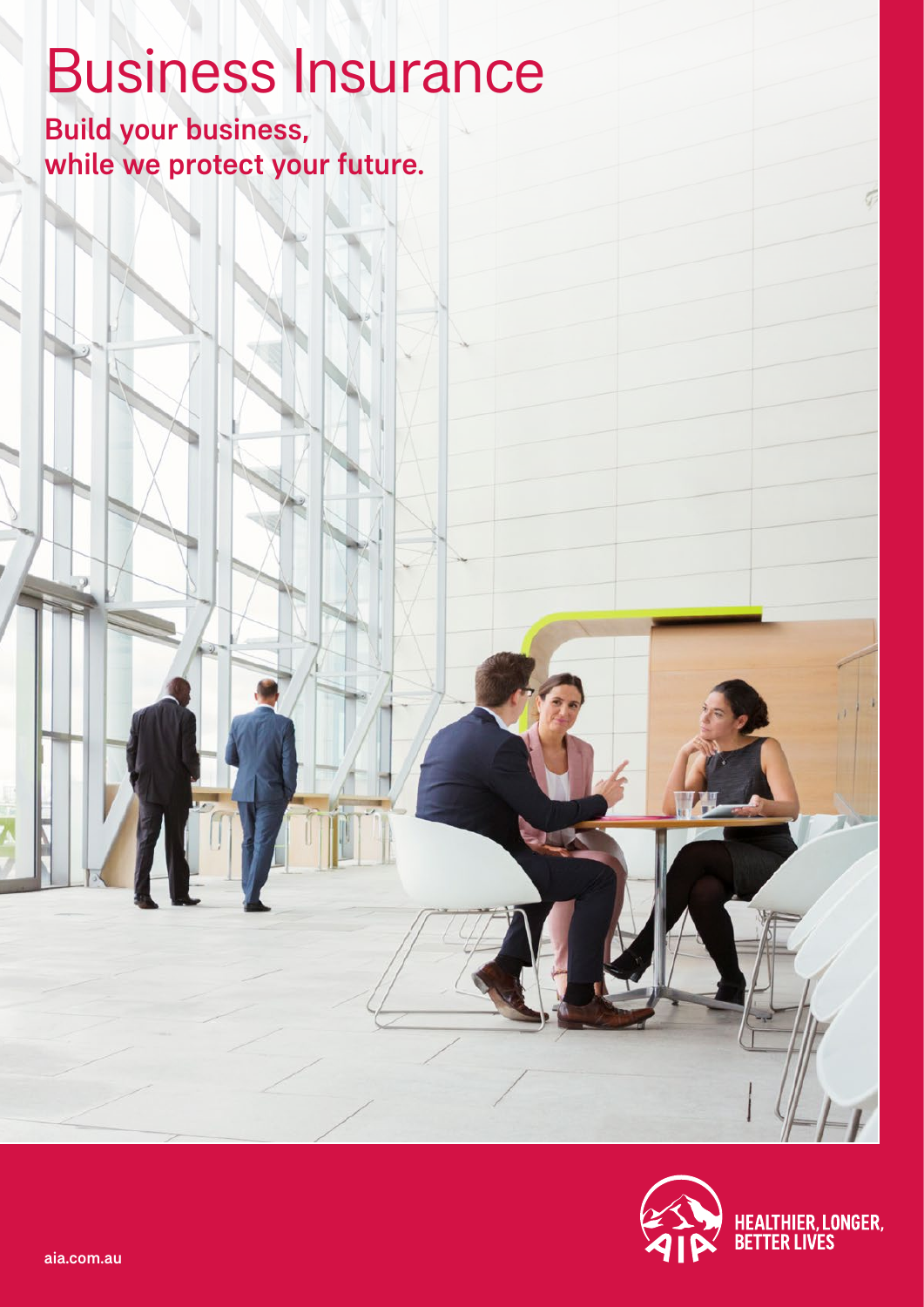As a business owner there are many issues you need to consider such as taxation, legislation, protecting your wealth and assets and managing your risks. Your financial plan should outline how you intend to manage these issues and what you have done to minimise the impact of these to the business and you personally.

This booklet has been developed to help you understand the various risks and how to help your business become 'business ready' to reduce the impact of unplanned events on your business – to help you stay in business!

To find out which options best suit your business and personal needs talk to a financial adviser specialising in business insurance.

## Managing Business Risk

As a business owner you probably don't think twice about taking out insurance cover to protect your business assets such as your premises, equipment and vehicles. What about other elements of any business – the owners, key employees and financial commitments?

Whether you are a one-person operation or a major corporation, risk protection can be as important as maintaining cash flow. Insurance can help with managing these risks to minimise the impact of events beyond your control. Insuring your business can provide cash to:

- Protect your business and personal assets
- Reduce the impact of a decrease in business revenue
- Arrange ownership transfer that is fair



#### 1 **Protecting assets**

Whether you are a new business, just starting or looking to grow your business it's important to protect your assets which may include operational equipment and property that may be secured through loan funding with banks or finance companies.

Having the right insurance in place will mean that you will have the funds to reduce or repay any business debt and importantly protect any personal assets you may have used to secure your business funding.

#### 2 **Protecting revenue**

Protect your growing business that may depend on a key person for revenue generation. Insurance can provide funds to offset any reduction in business revenue as well as covering the costs of finding and training a suitable replacement.

#### 3 **Business ownership**

Owning a business in partnership means all partners need to protect their equity investment to ensure that the future control of the business stays with the business. Change in ownership due to death, disability or crisis event could jeopardise the business's financial future.

Insurance enables the business to continue with minimal impact, providing funds for the transfer of ownership and compensation of equity to business owners or beneficiaries.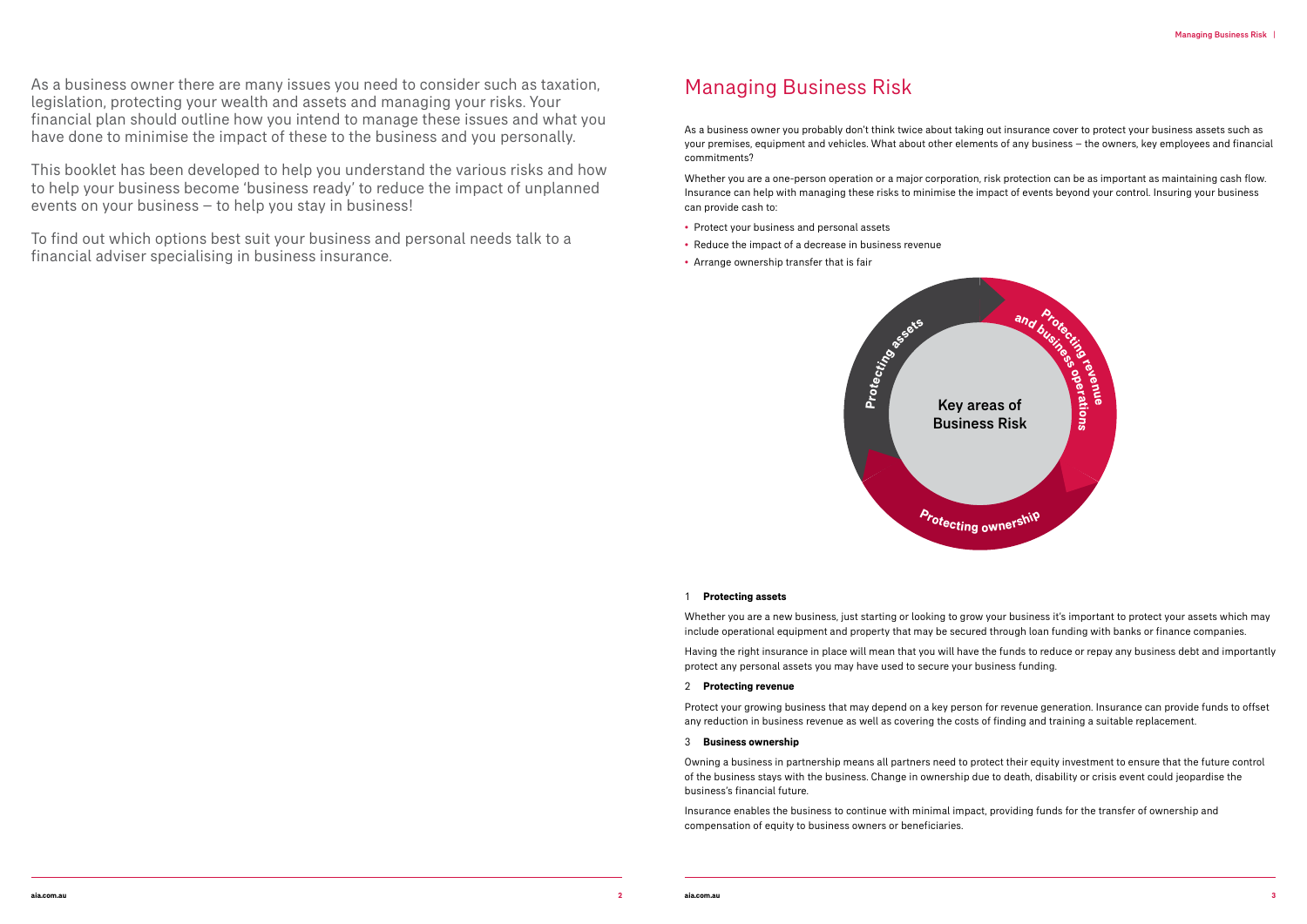#### Other risks to consider

| <b>Risks</b>                               | <b>Who</b>                                                                                                     | <b>Benefit</b>                                                                                                                                                                                                  |
|--------------------------------------------|----------------------------------------------------------------------------------------------------------------|-----------------------------------------------------------------------------------------------------------------------------------------------------------------------------------------------------------------|
| <b>Protect your income</b>                 | Particularly important for people who<br>are self-employed or run their business<br>through a company or trust | Insurance provides you with regular<br>payments if you are unable to work<br>due to illness or injury. So you won't<br>have to use business resources<br>to help pay for personal expenses<br>during this time. |
| Meet your business expenses                | Should be considered by all small<br>business owners.                                                          | Insurance to cover fixed business<br>expenses to keep the business afloat<br>during a period of sickness or injury.                                                                                             |
| <b>Treat your beneficiaries</b><br>equally | Important for family businesses                                                                                | Insurance can provide funds to<br>equalise your estate and help<br>you achieve your estate planning<br>objectives.                                                                                              |

**Crisis Recovery** Crisis Recovery can pay a lump sum if you (or a key person in your business) suffers a crisis event art attack or a stroke).

So you think "It won't happen to me" 1.2

**Business Expenses** Business Expenses may reimburse up to 100% of your share of eligible business overheads if you njury.

1 *Survey of Disability, Ageing and Carers,* 2015 http://www.abs.gov.au/ausstats/abs@.nsf/Lookup/4430.0main+features202015

## Insurance solutions to keep you in business

Here are some insurance solutions that can address some of these risks and provide financial protection for business owners.

**Life Cover** Life Cover can provide a lump sum payment if you or a key person in your business pass away.

It if you or a key person in your business suffer a total and ble to work again.

| <b>Life Cover</b>                                      | Life Cover can provide a lump sum pa                                           |
|--------------------------------------------------------|--------------------------------------------------------------------------------|
| <b>Total and Permanent</b><br><b>Disablement (TPD)</b> | TPD can provide a lump sum paymen<br>permanent disablement and are unab        |
| <b>Crisis Recovery</b>                                 | Crisis Recovery can pay a lump sum i<br>covered in the policy (eg cancer, a he |
| <b>Income Protection</b>                               | Income Protection can provide a mor<br>to work due to illness or injury.       |
| <b>Business Expenses</b>                               | Business Expenses may reimburse up<br>are unable to work due to illness or ir  |

**Income Protection** Income Protection can provide a monthly payment of up to 75% of your income if you are unable

## Business Debt Protection

Nothing can cripple, or even sink, a business faster than default action on a commercial loan, or demand under a loan guarantee. In many cases, the consequences are far reaching and can impact not only the business entity but also its principals, their personal assets, family members, shareholders, directors and other creditors.

Business debt protection is designed to provide funds to help pay for business loans in the event of a business owner passing away or suffering a serious disability. It's a risk that every size and type of business should consider protecting against.

#### Why consider business debt protection?

As a business owner you may be personally liable for loans and expenses incurred by the business. This happens if you secure a business loan with personal assets, usually your family home.

Until you repay the business loan your personal assets are at risk. Should you die or become disabled, these personal assets could be placed at risk by the bank or lender requesting full repayment of the loan. This would place considerable strain not only on the business, but also on your family.

#### How can debt protection help?

Business debt protection insurance would provide the funds to help repay any existing business debt and helps minimise the impact to your business operations. This reduces the risk of your personal assets like your family home being sold to pay for business debts and expenses especially if you are a guarantor.

#### Here's how the funds can be used to keep your business going:

- Repaying outstanding business debt
- Reducing the risk of your personal assets being sold to cover business debt
- Continuing the business operations after the death of a partner or guarantor

#### Who owns the policy?

Normally, the policy will be owned by either the business or the guarantor, although a trustee could act as the policy owner if a business owner wants to ensure that policy proceeds are applied to a specific purpose.

**18.3%** 4.3 million

**Almost one in five Australians reported living with disability which has lasted, or is likely to last, for at least six months and restricts everyday activities in 20151 .**

## **In 2015 there were 2.1 million Australians of working age with a disability1 .**

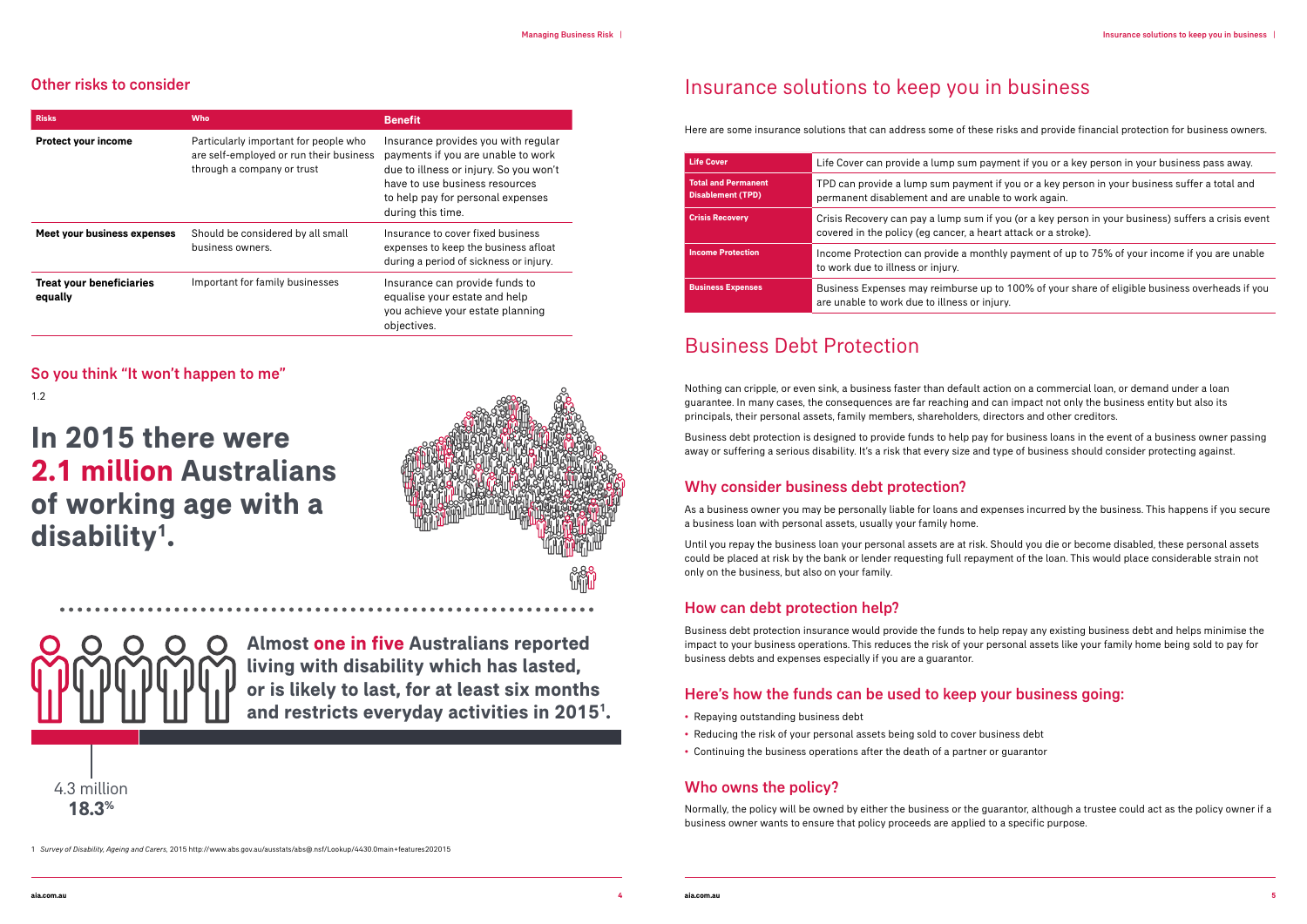#### How much business debt protection insurance do I need?

This will vary for each business and depend greatly on the structure of any business loans or finance. If the loan is 'joint and several' then each owner is responsible for 100% of the loan meaning each partner is responsible for the debt until the loan is repaid in full. In such cases each owner should consider being insured for up to 100% of the debt.

If the loan is 'several' and each business owner is liable for only a portion of the debt then they only need to be insured for their portion.

## Key Person Insurance

#### *'The greatest asset a business has is its people'*

Every company has invaluable employees they'd like to keep forever. Unfortunately, sometimes life circumstances such as injury or illness takes them away earlier than expected. Just as it is prudent to insure business assets against loss, it is also prudent to insure specialists or skilled people who contribute significantly to the business's revenue.

Key person insurance protects your business by not leaving it financially vulnerable if key employees were to suffer an injury, illness or pass away by providing a timely injection of funds to minimise the financial impact to your business.

#### Who is a key person?

A key person may be a business owner, partner, director, sales person, or key employee that generates significant profits. A key person is someone whose sudden absence from management or day to day operations could cause financial loss to the business. If you are in a partnership or run a small to medium-sized company, there may be other key people who may need to be considered.

In addition, there will be employees whose skill set gives the business a competitive advantage. These employees may also be considered key people. Ideally, all key people identified should be covered, according to the scale and current risk status of your business.

#### **Here are some examples of the different key people in a business**

- **Specialist skills**: a business in its formative stage may place reliance on the skills and abilities of one or a few individuals, such as a restaurant head chef, medical practitioner or a sole accountant.
- **Operations**: a business considering major changes or mergers may be more vulnerable to the loss of specialist skills, particularly those on which the business is dependent for the changes or merger.
- **Resources**: a smaller business may be dependent, throughout its life, on several people merging or pooling their resources, existing networks and complementary skills and/or expertise to the company or partnership.
- **Brand**: the founder or head of the business, who is closely linked with its image and success in the minds of the general public, suppliers, distributors, customers and other stakeholders.

#### How does key person insurance work?

Key person insurance can be used to help cover the costs of replacing the key person, associated expenses and/or income.

Here's how the funds can be used to keep your business going:

- Recruiting and training new employees
- Replacing lost profit
- Holding market share and protecting your brand
- Meeting existing contractual commitments
- Maintaining customer confidence with minimal disruptions
- Maintaining supplier confidence by continuing to meet financial obligations

#### How much cover is enough?

There is no one formula to calculate the value of a key person but you should consider the impact to both the business capital and revenue when calculating the sum insured.

#### **Capital replacement**

Capital essentially refers to business balance sheet items. Calculations of the sum insured may include debt repayment and replacing lost value which may occur from the loss of the key person, for example the cost of goodwill required to rebuild and maintain client relationships.

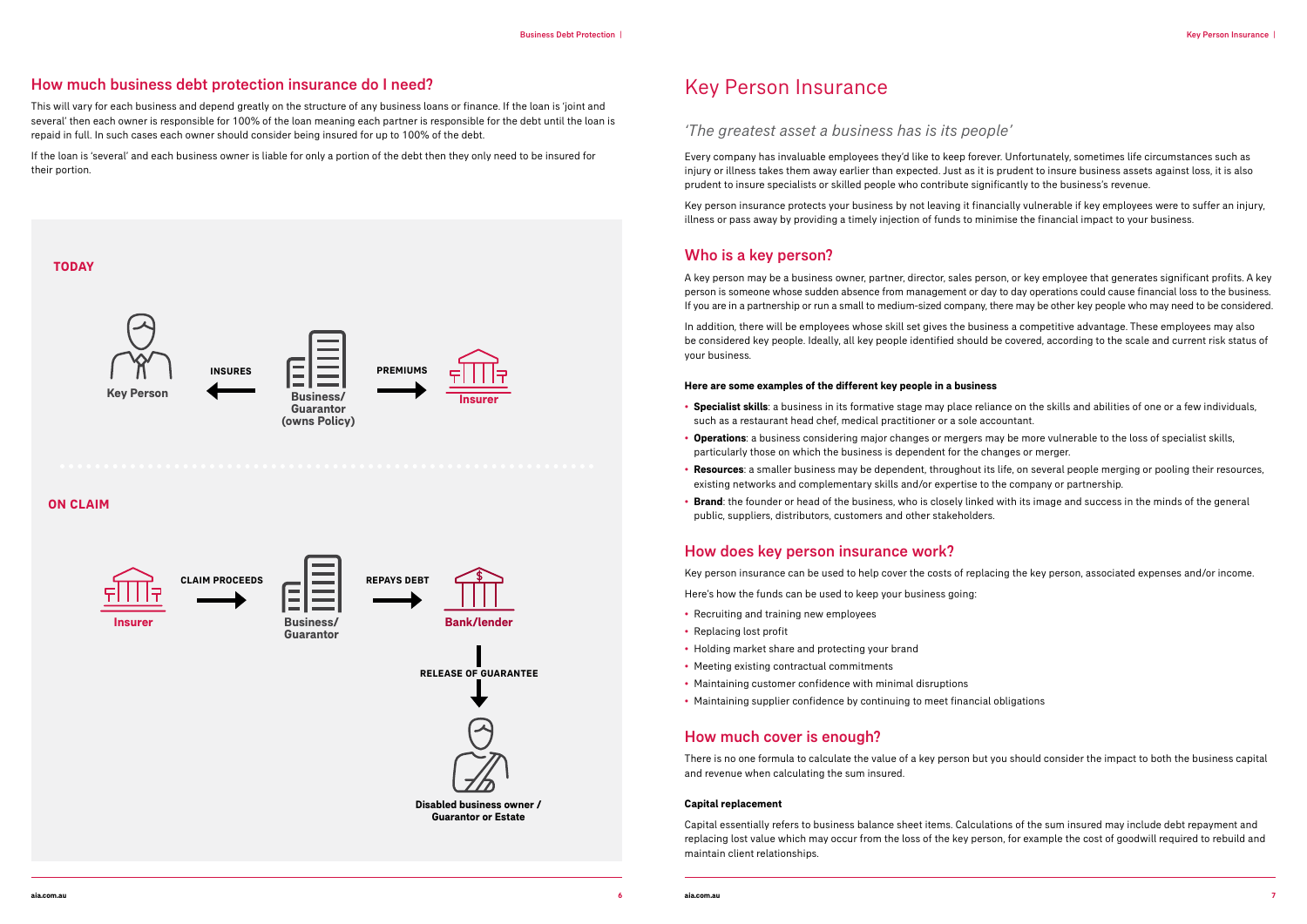#### **Revenue replacement**

Calculation of the sum insured may include multiples of the key person's remuneration, multiples of gross/net revenue generated by the key person, or costs associated with replacing the key person.

#### Who owns the policy?

As a general rule, the business would arrange and own any policy purchased for key person purposes.

#### Life insurance versus key person cover?

The difference between key person insurance and normal life insurance is simply the ownership structure of the policy. The basic definitions and benefits provided are the same with the key difference being the policy is paid for and owned by the business to help in providing funds to cover the business costs of finding a suitable replacement and the loss of any revenue that the person contributed to.

## Ownership Protection – Buy/Sell Agreements

#### Business succession planning

Whether your business is structured through a partnership, company or trust, few have effective mechanisms in place for the transfer of equity and/or control if something should happen to one of the owners. If you have equity in a business you own with other people, you should consider establishing a buy/sell agreement funded by life insurance.

A buy/sell agreement is a legal contract that outlines the details of how the ownership of the business will be managed on the death or disablement of a partner or shareholder. This provides certainty regarding the future ownership and operation of the business for the owners.

#### Why should you have ownership protection?

Have you considered what might happen to the control and future ownership of the business if one of the partners or shareholders should die, become seriously disabled or have a crisis event? What if you want to exit the business to pursue other interests but want to ensure you will receive a fair price for your share of the company?

There are two key issues that you need to address in this situation:

- The legal transfer of control and ownership of the business
- The way that the transfer of the business will be funded

A buy/sell agreement outlines how these two issues will be dealt with. Think of the agreement as a 'business will'. Without an agreement surviving owners have to negotiate with the spouse or other beneficiaries to buy out their share of the business. Funds may not be available, the value of the business may be under contention, and beneficiaries may be forced to take whatever is on offer.

Alternatively, the beneficiaries may choose to take an active role in the business, whether or not they want to or are qualified to. More importantly do the other surviving owners want them involved?

For example the appropriate life insurance can provide the funds for the business to purchase a shareholders equity interest on the unexpected death, serious disablement/illness of a partner or shareholder, to enable the purchase of their shares or business interest.

#### Here's how the agreement can be used to keep your business going:

- Helps create or find a future owner(s) for the business.
- Provides the means whereby an existing business owner can receive a fair price for their share of the business.
- Helps to provide financial security for existing partners as they may not need to find additional funds to pay for the departing partner's interest in the company.

The agreement usually specifies:

**"Trigger events"** – those situations in which the contract is to be "triggered" (usually on the death, crisis event or total and permanent disablement of a business owner).

**"Call options"** – the right of one proprietor to purchase another's equity under specified circumstances.

**"Put options"** – the right of one proprietor to force the other(s) to purchase their equity in the business under specified circumstances.

**"Agreed price and/or valuation method"** - the price at which the equity will be sold and how it is determined.

#### The process

A specialised lawyer can prepare the buy/sell agreement after you have discussed and agreed on your options for each scenario. The agreement should be reviewed annually to make sure that all owners are still in agreement with the terms and

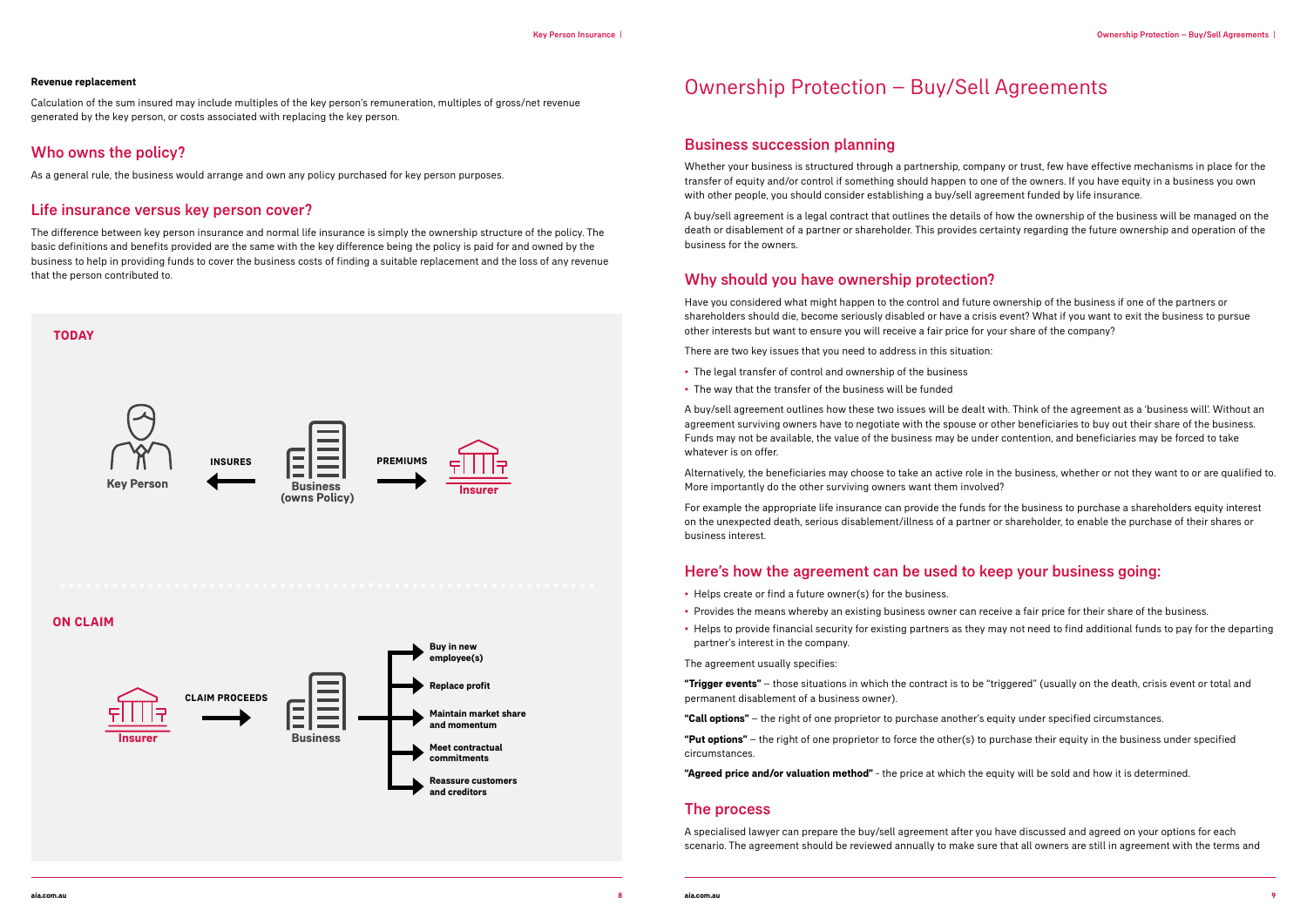- 
- 
- 

- 
- 
- 

they still accurately reflect the current needs and business value.

#### Who owns the policy?

Although there are various ownership options available, buy/sell insurance cover is usually self-owned, that is, each business owner/partner would purchase a policy on their own life.

In the event of a claim, any disability proceeds would be paid the departing owner, or any death benefit would be paid to the estate or nominated beneficiary of the deceased owner. The deceased owner's equity would then be transferred to the remaining owner/s in accordance with the buy/sell agreement.

## Business Expenses

Running your own business has its own challenges and benefits. It's your passion and livelihood that's fuelled by hard work, expense control and planning – and your reward is the satisfaction of watching your business grow.

Cash flow can often be the deciding factor to the success or failure of a business. Critical to keeping your business afloat financially is having cash flow to pay for expenses to keep your business operating.

So what would happen to your business if you were unable to work as a result of sickness or injury? How would your business keep afloat?

#### What is business expenses cover?

Business Expenses cover is a financial back up plan for your business. It gives you the reassurance knowing that you've got a plan in place to help keep the business running if you get sick or are injured and can't work.

#### What does business expenses cover?

Business Expenses insurance covers your fixed business costs as a monthly reimbursement so you can focus on your recovery – and not your bills! Expenses that can be covered typically include rent/lease payments, interest on business loan payments, equipment leasing, car leasing costs and utility bills like water and electricity.

#### Business expenses versus income protection

Income protection covers your personal income and financial situation but not your share of the business operating expenses. Business Expenses provides cover for your fixed business and other operational expenses. Generally, the cover provides a monthly benefit payment for up to 12 months towards paying business expenses.

Being able to pay for these fixed costs can help ensure that your business stays operational while you are recovering. Think of it as income protection cover for your business that is sitting alongside your own income protection cover, and leaving you in the best possible position to deal with the financial consequences of you being unable to work.

No other insurance cover – be it Life, Total and Permanent Disablement, Crisis Recovery or business interruption cover - is an effective replacement for this. Business interruption insurance is not related to your health or ability to work. Instead, it covers you for external events that may bring your business to a stand still like fire or flood. Business Expenses Insurance is directly related to you meeting your company operating costs.

#### How much is enough?

The right amount of business expenses insurance depends on a range of factors. For example, to what extent would the business owner's absence affect their ability to meet expenses? And what are the business's specific ongoing expenses? Does the business have other sources of income they can rely on?

Your financial adviser should complete a comprehensive financial assessment on your business expenses and health to ensure you buy the right level of cover.

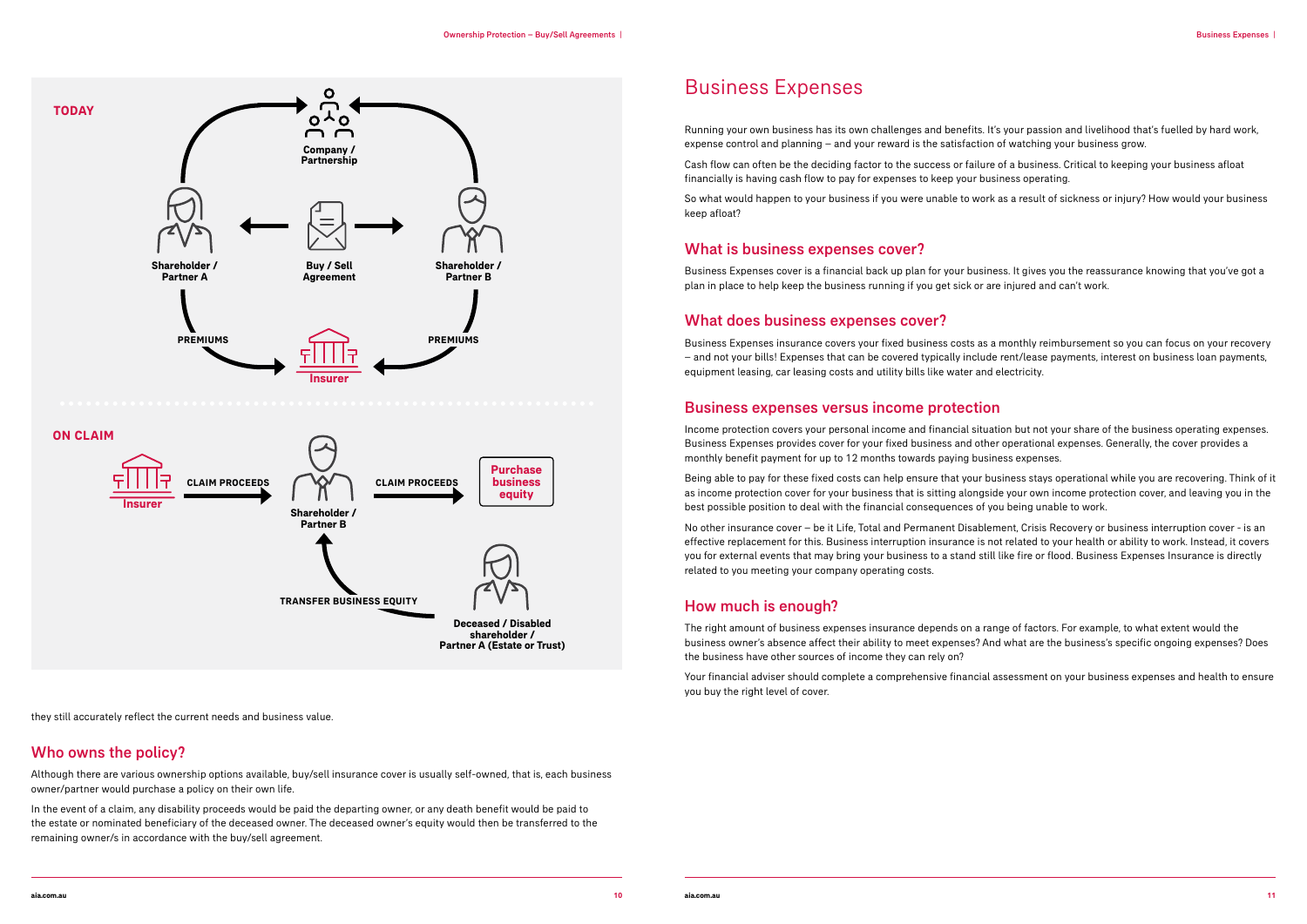

## Purchasing insurance tax effectively

There are a range of situations in which you could use insurance to protect your business and the interest you have in it. Many of the solutions have varying benefits and tax implications depending on your business needs. Here is a summary of insurance solutions and tax implications.

| <b>Ownership</b>                                                                              | <b>Income Tax</b>                                                     | <b>Capital Gains Tax (CGT)</b>                                                                                                                                                                                                                                                                                                                                                                                                                                                                                                         | <b>Advantages</b>                                                                                                                                                                                                                                                                                                                                                                                                                                                                                                                                                          | <b>Disadvantages</b>                                                                                                                                                                                                                                                                                                                                                                                                                                                                                                                                                                                                            |
|-----------------------------------------------------------------------------------------------|-----------------------------------------------------------------------|----------------------------------------------------------------------------------------------------------------------------------------------------------------------------------------------------------------------------------------------------------------------------------------------------------------------------------------------------------------------------------------------------------------------------------------------------------------------------------------------------------------------------------------|----------------------------------------------------------------------------------------------------------------------------------------------------------------------------------------------------------------------------------------------------------------------------------------------------------------------------------------------------------------------------------------------------------------------------------------------------------------------------------------------------------------------------------------------------------------------------|---------------------------------------------------------------------------------------------------------------------------------------------------------------------------------------------------------------------------------------------------------------------------------------------------------------------------------------------------------------------------------------------------------------------------------------------------------------------------------------------------------------------------------------------------------------------------------------------------------------------------------|
| <b>Buy/Sell*</b>                                                                              |                                                                       |                                                                                                                                                                                                                                                                                                                                                                                                                                                                                                                                        |                                                                                                                                                                                                                                                                                                                                                                                                                                                                                                                                                                            |                                                                                                                                                                                                                                                                                                                                                                                                                                                                                                                                                                                                                                 |
| Self owned<br>(or owned by<br>business owner's<br>family trust)<br>with buy/sell<br>agreement | • Premiums not deductible.<br>• No income tax payable on<br>proceeds. | • No CGT payable on life, TPD or<br>Crisis Recovery proceeds.<br>• CGT may be payable by<br>person/estate leaving the<br>business on disposal of equity<br>in the business.                                                                                                                                                                                                                                                                                                                                                            | Easy to understand.<br>• Flexibility if a new owner<br>comes into the business as<br>they can take out their own<br>policy(s) (no need to alter<br>existing policies).<br>• Portable as owners departing<br>the business can retain<br>their policy for personal<br>protection purposes, with no<br>assignments or transfers of<br>ownership required.<br>• No CGT on Life, TPD or Crisis<br>Recovery proceeds.                                                                                                                                                            | • Agreement must be in place<br>to protect all parties.<br>• Some business owners may pay<br>higher premiums than others.<br>• Could be deemed dividend or<br>other issues if premium is paid<br>by business if it is a company.<br>• If policy/s owned by<br>respective owners' family<br>trusts, beneficiaries must<br>include life insured or relative<br>of life insured in order to get<br>exemption from CGT for TPD<br>and Crisis Recovery.                                                                                                                                                                              |
| <b>Cross owned</b>                                                                            | • Premiums not deductible.<br>• No income tax payable on<br>proceeds. | • No CGT on life insurance<br>proceeds for original owner<br>of policy.<br>• CGT may be payable on<br>proceeds of TPD or Crisis<br>Recovery proceeds if business<br>owners not related.<br>• CGT may be payable by<br>person/estate leaving the<br>business on disposal of equity<br>in the business.<br>CGT may be payable if existing<br>٠<br>policies are assigned to<br>include a new business owner<br>(who is not the original policy<br>owner) and the new owner<br>acquires their interest in the<br>policy for consideration. | • Easy to understand.<br>• Proceeds go directly to party<br>who needs the money to<br>purchase the equity from the<br>departing partner/estate.<br>Works well when there<br>are only a small number of<br>business owners and there<br>are unlikely to be any changes<br>to the proprietorship.                                                                                                                                                                                                                                                                            | • Agreement must be in place<br>to protect all parties.<br>• Some business owners may pay<br>higher premiums than others.<br>• If new owners come into the<br>business or an owner leaves.<br>the ownership percentage<br>interests in all policies need to<br>be altered via assignment.<br>• If an owner leaves the<br>business, they are reliant on<br>the other remaining owners to<br>assign the policy to them.<br>• Could be deemed dividend<br>or other issues if premium<br>is paid by business if it is a<br>company.<br>• Unless business owners are<br>related, CGT payable on TPD<br>and Crisis Recovery proceeds. |
| Trust (via<br>establishment of<br>a special purpose<br>trust)                                 | • Premiums not deductible.<br>• No income tax payable on<br>proceeds. | • No CGT on life insurance<br>proceeds for original owner<br>of policy.<br>• CGT may be payable on<br>proceeds of a TPD or Crisis<br>Recovery policy if beneficiary<br>is not the life insured or<br>relative of the life insured.<br>• CGT may be payable by<br>person/estate leaving the<br>business on disposal of equity<br>in the business.                                                                                                                                                                                       | • Multiple insurance policies<br>may be owned by the trust<br>and administration of policies<br>and premium payments are<br>centralised.<br>Flexibility if a new owner comes<br>into the business as the trustee<br>can take out a new policy(s)<br>on that owner's life (no need to<br>alter existing policies).<br>Trust deed provides rules<br>$\bullet$<br>covering application of policy<br>proceeds and transfer of<br>equity according to pre-agreed<br>intentions of all parties.<br>• No CGT is generally payable<br>on life, TPD or Crisis Recovery<br>proceeds. | • Trust ownership may seem<br>more complicated than other<br>types of ownership if business<br>owners have no expertise.<br>Additional costs involved in<br>administering the trust.<br>• If an owner leaves the business,<br>the policy must be assigned/<br>transferred by the trustee in<br>order to be retained by the<br>departing business owner for<br>personal protection purposes.<br>• Appropriate trust structuring<br>and distribution of any capital<br>to relevant beneficiaries is<br>required to ensure CGT free<br>payments, particularly for TPD<br>and Crisis Recovery cover.                                |

\* For more information about insurance ownership options for buy/sell funding, refer to our "Guide to buy/sell funding and insurance ownership structures" document which is available on the AIA Business Growth Hub.

## Income Protection

Most of us wouldn't drive without car insurance, or buy a house without home and contents insurance. Yet most Australians don't protect their ability to earn the income that funds their lifestyle. This becomes especially important if you own your own business.

**If you are unable to work** for an extended period of time due to illness or injury how will you meet your rent or mortgage repayments and other personal expenses? Without an income you could run down your savings and face financial difficulty.

#### What is income protection?

Income protection, also known as 'salary continuance' pays a monthly benefit of up to 75% of your annual income if you're unable to work due to illness or injury. This money can help pay for your bills, rent, mortgage, school fees, utility bills, etc. Most importantly it helps you stay on top of your debts during what could be a very stressful time.

What's more, it means you won't have to use business resources to pay for your personal expenses.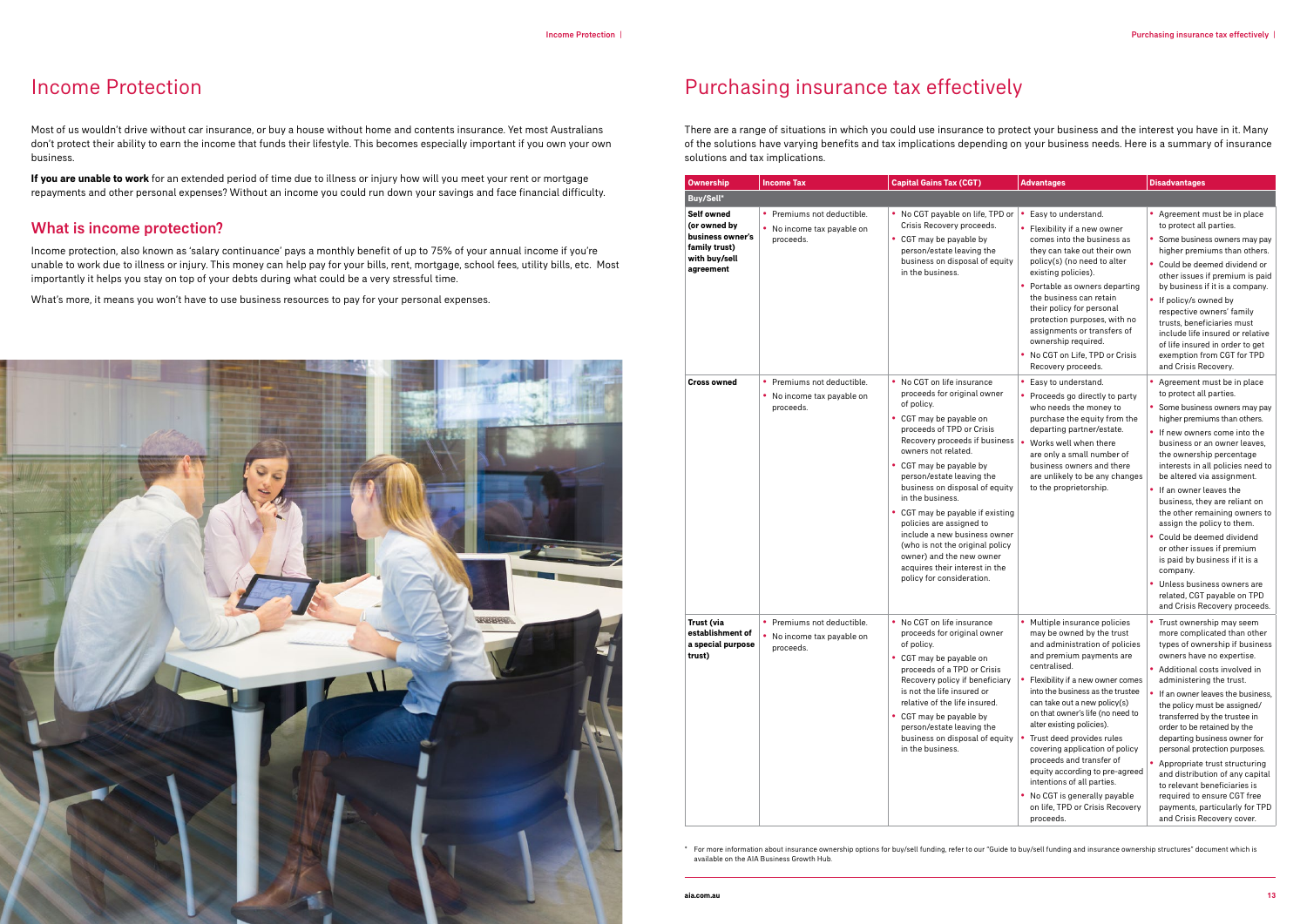| <b>Ownership</b>                                                                                     | <b>Income Tax</b>                                                                                                                                                                                                   | <b>Capital Gains Tax (CGT)</b>                                                                                                                                                                                                                                                                                                                                                     | <b>Advantages</b>                                                                                                                       | <b>Disadvantages</b>                                                                                                                                                                                                                                               |
|------------------------------------------------------------------------------------------------------|---------------------------------------------------------------------------------------------------------------------------------------------------------------------------------------------------------------------|------------------------------------------------------------------------------------------------------------------------------------------------------------------------------------------------------------------------------------------------------------------------------------------------------------------------------------------------------------------------------------|-----------------------------------------------------------------------------------------------------------------------------------------|--------------------------------------------------------------------------------------------------------------------------------------------------------------------------------------------------------------------------------------------------------------------|
| <b>Key Person</b>                                                                                    |                                                                                                                                                                                                                     |                                                                                                                                                                                                                                                                                                                                                                                    |                                                                                                                                         |                                                                                                                                                                                                                                                                    |
| Incorporated<br>business                                                                             | If capital purpose:<br>• Premiums not deductible.<br>• No income tax payable on                                                                                                                                     | If capital purpose:<br>• No CGT on life insurance<br>proceeds for original owner                                                                                                                                                                                                                                                                                                   | • Easy to understand.<br>• Proceeds are paid to the<br>business where they are                                                          | • Regular board minutes<br>documenting original purpose<br>and continuing purpose of the                                                                                                                                                                           |
|                                                                                                      | proceeds.<br>If revenue purpose:<br>• Premium tax deductible.<br>Insurance proceeds are<br>assessable for income tax<br>purposes.                                                                                   | of policy.<br>• CGT may be payable on<br>proceeds of a TPD or Crisis<br>Recovery policy if the<br>recipient of the proceeds is<br>not the life insured or relative<br>of the life insured.<br>If revenue purpose:<br>• No CGT payable on Life, TPD<br>and Crisis Recovery proceeds.                                                                                                | needed.                                                                                                                                 | policy.<br>• If company is insolvent the<br>proceeds could be attacked<br>by creditors.                                                                                                                                                                            |
| <b>Trust</b>                                                                                         | If capital purpose:<br>• Premiums not deductible.<br>No income tax payable on<br>proceeds.<br>If revenue purpose:<br>• Premiums tax deductible.<br>Insurance proceeds are<br>assessable for income tax<br>purposes. | If capital purpose:<br>• No CGT on life insurance<br>proceeds for original owner of<br>policy (ie. trustee).<br>• No CGT on TPD or Crisis<br>Recovery proceeds if<br>proceeds paid to trustee of<br>trust (where beneficiary of<br>trust is life insured or relative<br>of life insured).<br>If revenue purpose:<br>• No CGT payable on Life, TPD<br>and Crisis Recovery proceeds. | • Easy to understand<br>• Proceeds are paid to the<br>business where they are<br>needed.                                                | Regular trustee meeting<br>minutes documenting original<br>purpose and continuing<br>purpose of the policy.                                                                                                                                                        |
| <b>Loan Debt /Guarantor</b>                                                                          |                                                                                                                                                                                                                     |                                                                                                                                                                                                                                                                                                                                                                                    |                                                                                                                                         |                                                                                                                                                                                                                                                                    |
| <b>Business debtor</b>                                                                               | • Premiums not deductible.<br>• No income tax payable on<br>proceeds                                                                                                                                                | • No CGT on life insurance<br>proceeds for original owner<br>of policy.<br>• CGT may be payable on<br>proceeds of a TPD or Crisis<br>Recovery policy if the<br>recipient of the proceeds is<br>not the life insured or relative<br>of the life insured.                                                                                                                            | • Proceeds payable to entity<br>that owns the debt for<br>repayment to lender.                                                          | • Company can use proceeds<br>for purpose other than to clear<br>the debt.                                                                                                                                                                                         |
| Guarantor                                                                                            | Premiums not deductible.<br>No income tax payable on<br>proceeds                                                                                                                                                    | No CGT on life insurance<br>proceeds for original owner<br>of policy.<br>CGT may be payable on<br>٠<br>proceeds of a TPD or Crisis<br>Recovery policy if the<br>recipient of the proceeds is<br>not the life insured or relative<br>of the life insured.                                                                                                                           | • Estate of guarantor is<br>protected.                                                                                                  | • Could be deemed dividend<br>or other issues if premium<br>is paid by business for the<br>guarantor.<br>May not protect the borrower,<br>being the business, as<br>business may simply owe<br>the debt to the guarantor<br>if guarantor has repaid the<br>lender. |
| <b>Policy assigned</b><br>to lender (by<br>guarantor of<br>the business)<br>or business as<br>debtor | • Premiums not deductible.<br>• No income tax payable on<br>proceeds                                                                                                                                                | • No CGT on life insurance<br>proceeds for original owner<br>of policy.<br>• CGT may be payable on<br>proceeds of a TPD or Crisis<br>Recovery policy if the<br>recipient of the proceeds is<br>not the life insured or relative<br>of the life insured.                                                                                                                            | • Proceeds repay the loan<br>directly.<br>Excess proceeds paid back to<br>$\bullet$<br>original policy owner (equity<br>in redemption). | Premium notices go to lender<br>and not the entity that is<br>paying the premiums.<br>May not protect the borrower,<br>being the business, as<br>business may simply owe<br>the debt to the guarantor<br>if guarantor has repaid the<br>lender.                    |

| <b>Your business needs</b>                                             | <b>Your personal needs</b>                                           |  |  |
|------------------------------------------------------------------------|----------------------------------------------------------------------|--|--|
| If a business owner or key person dies or is injured, do you have      | Would your current insurances, including those within super funds,   |  |  |
| insurance to provide funds to meet ongoing financial commitments       | be enough to pay off your personal debts (eg mortgage, credit card)  |  |  |
| (e.g. loans, overdrafts, creditors or leases)?                         | and provide the funds to maintain your family's lifestyle?           |  |  |
| No                                                                     | Yes                                                                  |  |  |
| Yes                                                                    | No                                                                   |  |  |
| Unsure                                                                 | Unsure                                                               |  |  |
| If you were unable to work in your business for a year, could you      | If you were unable to work for three months, or longer, because of   |  |  |
| continue to pay your ongoing/fixed business expenses (e.g. loan        | an accident or illness, could you meet your lifestyle expenses (e.g. |  |  |
| interest repayments or rent, leasing costs, utility bills) with either | loan repayments, rent, food, education) without regular income or    |  |  |
| savings or insurance?                                                  | insurance payments?                                                  |  |  |
| N <sub>0</sub>                                                         | Yes                                                                  |  |  |
| Yes                                                                    | No                                                                   |  |  |
| Unsure                                                                 | Unsure                                                               |  |  |
| If one of the business owners were to die or become disabled, how      | If something unexpected happened to your spouse, could you afford    |  |  |
| would the business manage the transfer of ownership? Would you         | a housekeeper or nanny to look after your children so you could      |  |  |
| have the funds to ensure an orderly transition of ownership?           | continue to work?                                                    |  |  |
| Yes                                                                    | Yes                                                                  |  |  |
| No                                                                     | N <sub>0</sub>                                                       |  |  |
| Hnsure                                                                 | Unsure                                                               |  |  |

This information is current as at March 2020. While AIA Australia Limited has used all reasonable efforts to ensure the information in this document is complete and accurate, AIA Australia makes no representation or warranties in this regard. For further details as they relate to a person's own financial situation, they should speak with their financial or tax adviser.

**Because of the varying tax consequences each taxpayer should take advice from their tax adviser.**

## Still not sure? Quick Insurance Check

Complete the 'Quick Insurance Check' below to see what insurance solutions could work for you.

#### Want some help?

If you answered no or unsure to any of these questions, it could be time you considered talking to an adviser about protecting your business and your family.